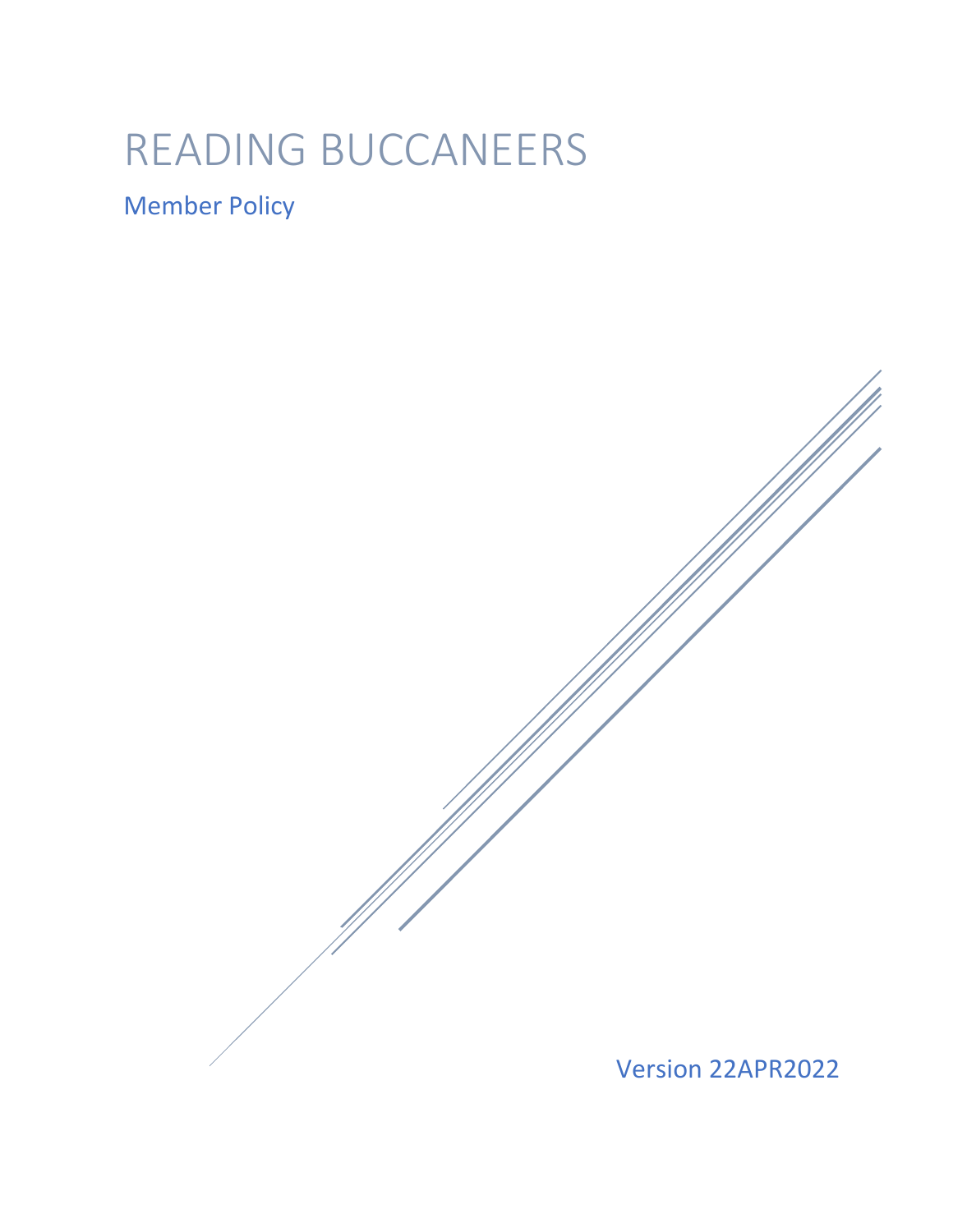#### **Purpose and Overview**

1.1. The purpose of the Member Policy is to provide guidance regarding responsibilities related to being a member of the Reading Buccaneers. For the purposes of this document, a member consists of anyone who contributes to the overall Reading Buccaneers organization including but not limited to performers, administration, staff, and volunteers.

#### **2. Member Responsibilities**

- 2.1. The Reading Buccaneers, Inc. is an organization with a strong commitment to excellence; inherent in such a commitment is a responsibility for exemplary conduct by all corps personnel, at all times, on and off the performance field. Member of the Buccaneers will maintain the highest standards of dignity and discipline during all corps functions, whether in-person or virtual, and will be attentive, responsive, and respectful during all such events. In all other forms of public expression, whether verbal, printed, or electronic, it is expected that a member will employ the highest levels of propriety.
- 2.2. All members of Reading Buccaneers are expected to conduct themselves in accordance with the normal principles of socially responsible behavior. Physical violence, hazing, bullying, theft, verbal abuse, drugs, and alcohol have no place in Reading Buccaneers. Any members determined to have engaged in unacceptable behavior may be expelled from the organization.
- 2.3. Members should seek assistance from administration or staff personnel, should they be confronted by inappropriate behavior, threats of violence, or other forms of bullying from other members. Members will be provided a formal mechanism for submitting incidents on record or anonymously.

#### **3. Inappropriate Activity**

**3.1.** The Reading Buccaneers place extraordinary value on the health and well-being of its members, and on its reputation as a highly professional organization. As the corps is a private organization the Buccaneers may make and enforce rules regarding the use and/or possession of illegal drugs, substances, alcohol, or weapons during any activity that is related to the Buccaneers. It is understood and agreed that engaging in any inappropriate activity, including but not limited to the following list, will be grounds for immediate dismissal, and that in the event of dismissal for policy violations, a member will not be eligible for a refund of any tuition or other fees paid through dismissal. There will be no intermediate/warning step prior to this dismissal.

#### **3.1.1. Abuse**

**3.1.1.1.** The Reading Buccaneers strictly prohibits any form of abuse towards Members, including but not limited to:

**Sexual abuse:** the victimization of members by sexual activities, including molestation, indecent exposure, fondling, rape, and incest.

**Physical abuse:** the bodily injury inflicted on members by other than accidental means including willful cruelty, unjustifiable punishment, or corporal punishment. **Emotional abuse** is nonphysical mistreatment of members, resulting in disturbed behavior such as severe withdrawal or hyperactivity. Emotional abuse includes willfully causing any member to suffer, inflicting mental suffering, or endangering a child's emotional well-being.

**General neglect** is the negligent failure to provide proper supervision during corps activities where no physical injury has occurred.

**Severe neglect** refers to those situations of neglect where the member's health is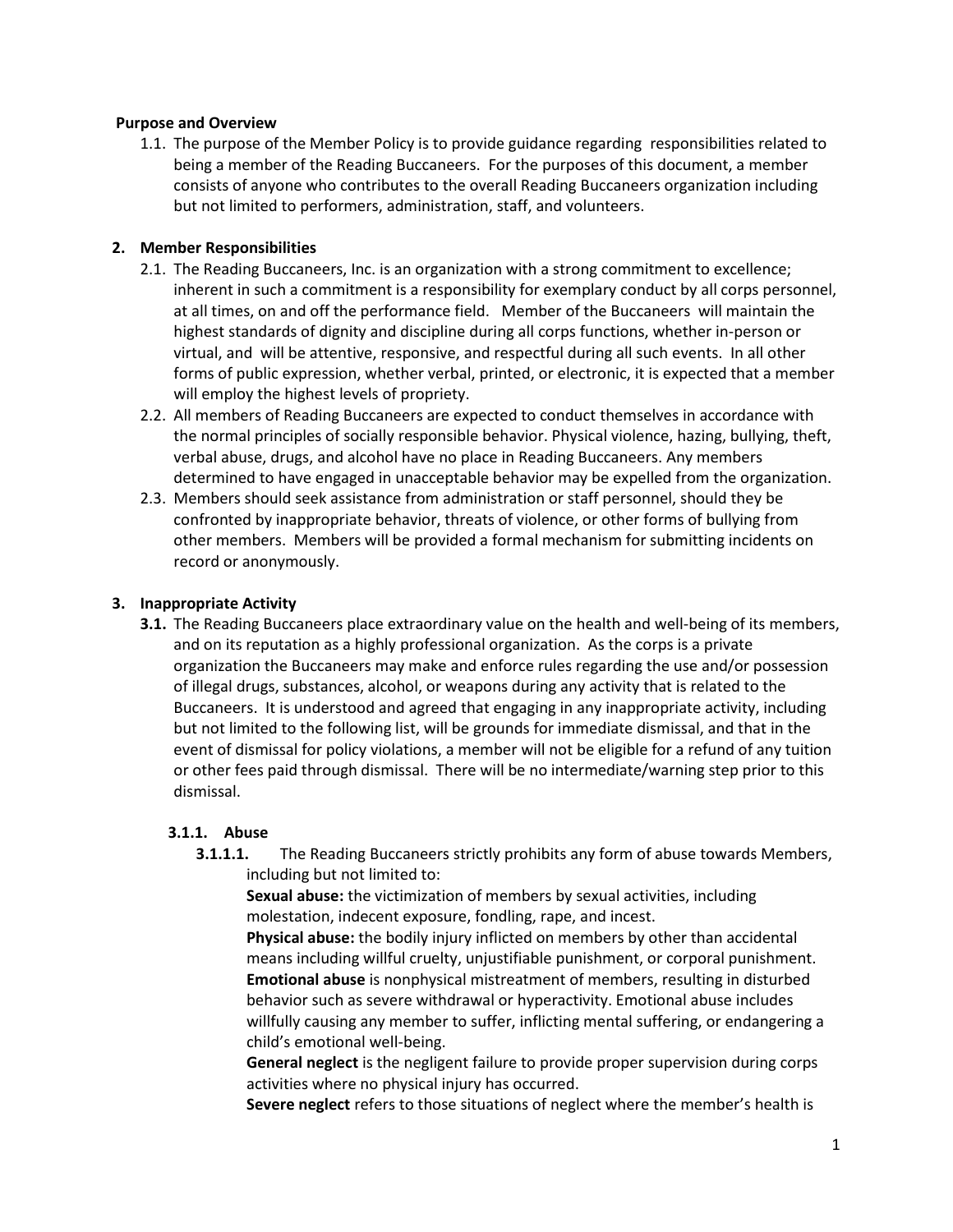endangered, including severe malnutrition

**Exploitation** means forcing or coercing a member into performing activities that are beyond the members capabilities or which are illegal or degrading, including sexual exploitation.

**3.1.1.2.** Anyone who believes that he or she has been subjected to abuse in violation of this policy, or who believes that this policy has been violated, should report the matter immediately to the Reading Buccaneers Administration**.** Failure to report, or supervisory inaction may be cause for disciplinary action up to and including dismissal from the Reading Buccaneers Organization and legal prosecution.

#### **3.1.2. Illegal Drugs/Substances**

- **3.1.2.1.** The possession, use, and or sale of illegal drugs/substances is strictly prohibited during any Reading Buccaneers activities or events.
- **3.1.2.2.** The use of any substance that impairs a members' ability to perform their duties is prohibited.

#### **3.1.3. Illegal Distribution or Use of alcohol**

- **3.1.3.1.** The use of alcoholic beverages by members under the age of twenty-one (21) during corps activities is strictly prohibitied.
- **3.1.3.2.** The use of alcoholic beverages by adults (21 and over) shall be sensible and responsible, and shall not take place during corps rehearsals, competitions, or at locations where alcoholic consumption is strictly prohibited, such as school property or rehearsal sites.
- **3.1.3.3.** The distribution of alcohol of any kind to underage members is strictly prohibited.

#### **3.1.4. Smoking**

**3.1.4.1.** Tobacco use is discouraged. Whenever conflicts arise, the rights of non-smokers will take precedence. The use of tobacco products is strictly prohibited at any schools utilized by the corps for rehearsals or performances, and members agree not to smoke on school property. Smoking is prohibited in uniform, and members agree that they will not smoke while dressed in full or partial uniform.

#### **3.1.5. Traveling**

- **3.1.5.1.** Periodically, the corps will travel to show venues in coach buses. The coach company sets the rules that are to be followed by the corps in these circumstances. Voice and noise activities are required to be maintained at an appropriate level so as not to disturb/disrupt the driver and/or other passengers. The coach drivers must be treated with the utmost respect.
- **3.1.5.2.** Alcohol consumption or smoking in the passenger compartment of any coach or within facilities is prohibited.

#### **3.1.6. Use/Possession of Weapons**

**3.1.6.1.** The use and/or possession of weapons of any kind is strictly forbidden by the Reading Buccaneers and is grounds for immediate dismissal. This specifically includes weapons that are lawfully owned and carried.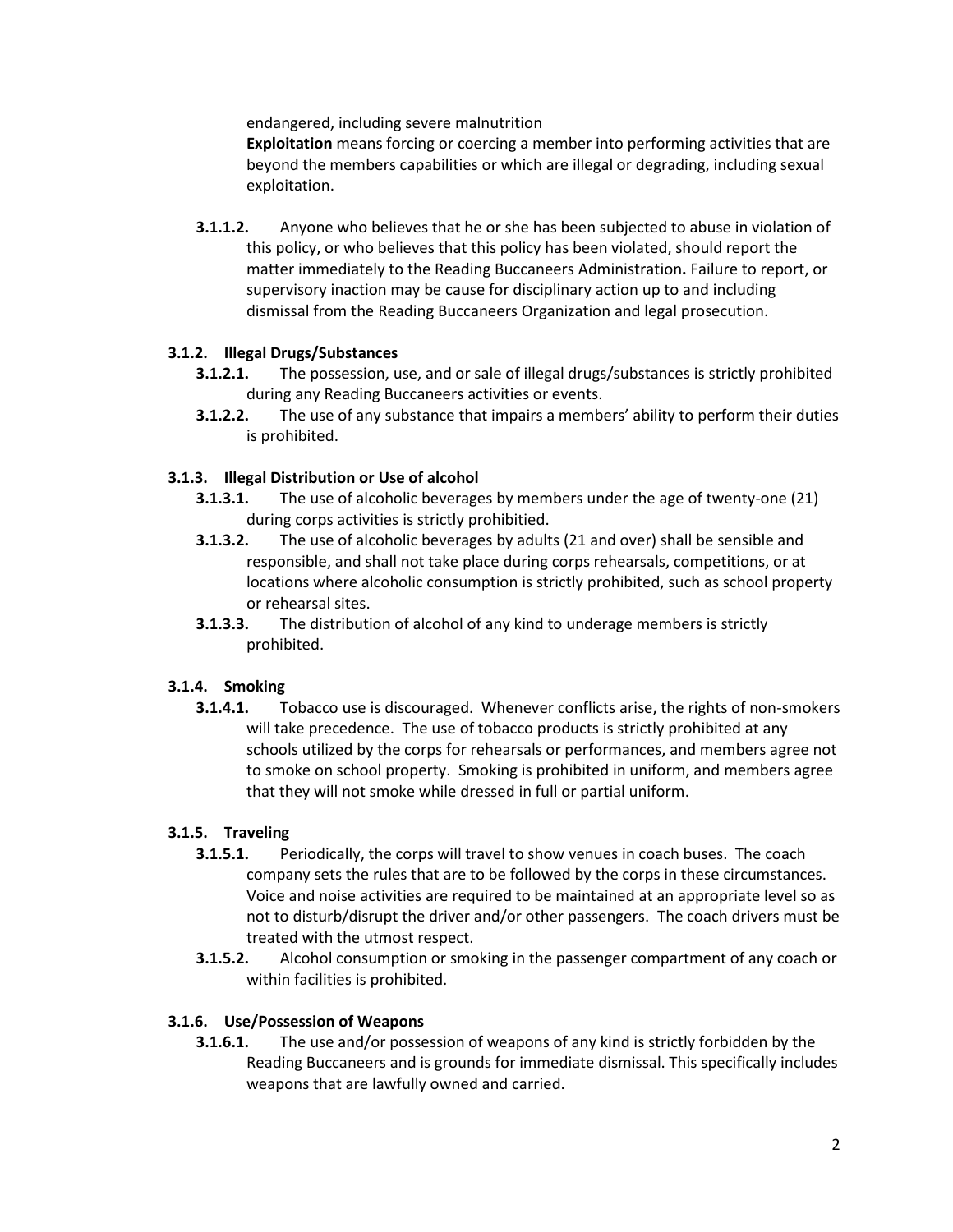#### **3.1.7. Contraband**

**3.1.7.1.** The possession of contraband by members is prohibited. As used here, "contraband" includes any item or material that poses a risk of harm to any individual – whether or not associated with the corps. "Contraband" includes but is not limited to weapons, flammable or explosive substances, firearms or ammunition, fireworks, controlled substances, and toxic substances. Contraband will be immediately seized, and appropriate disciplinary action will be taken in the sole discretion of the corps administration.

#### **4. Harassment and Discrimination**

**4.1.** The Reading Buccaneers are committed to creating and maintaining a positive and healthy atmosphere for all its members. Essential to this is an environment that is free from any form or threat of harassment. Harassment is a form of discrimination and includes any conduct that adversely affects a positive learning environment, including but not limited to actions or comments that are sexual in nature, violent or threatening violence, hazing, or demeaning, that the perpetrator knew, or reasonably should have known, would be unwelcome. Harassment leads to adverse impacts to the person(s) experiencing harassment as well as those around them, and negatively impacts the camaraderie we value.

Harassment can take many forms, but generally involves conduct, comments, or display that is insulting, intimidating, humiliating, hurtful, demeaning, belittling, malicious, degrading or otherwise cause offense, injury or potential injury, discomfort, personal humiliation or embarrassment to a person or group of persons. The corps expressly prohibits harassment of any kind under any and all circumstances.

#### **4.2. Hazing**

Hazing includes, but is not limited to: any direct or indirect action or inaction that causes or poses a risk of harm to the mental or physical health or safety of one or more people; subjecting or encouraging any person to commit an act or omission for the purpose of causing shame, abuse, insult, humiliation, intimidation or disgrace; or any physical assault or battery, or threat thereof. Hazing is expressly prohibited by the corps under all circumstances.

#### **4.3. Bullying**

Bullying will not be tolerated. In this context, "bullying" includes actions, whether threatened or real, towards or against any individual or group, whether by actions, words, gestures, symbols, or verbal or physical intimidation of any kind. It is designed to intimidate, embarrass, coerce, or shame an individual or group. Bullying is utterly inconsistent with who we are and what we strive to be.

#### **4.4. Sexual Harassment**

Sexual harassment is harassment, whether between individuals of the same or different sex, which includes unwelcome behavior or conduct of a sexual nature that is made, either explicitly or implicitly, a condition of an individual's experience, participation, or advancement in Reading Buccaneers programs or activities or the submission to or rejection of such behavior or conduct is a factor in decisions affecting that individual's experience, participation, or advancement in Reading Buccaneers programs or activities.

#### **4.5. Non-Discrimination**

**4.5.1.** The corps provides equal opportunities to all persons without regard to race, color, religion, sex, national origin, age, gender identity or expression, sexual orientation, disability, or veteran status, in accordance with applicable federal, state, and local laws.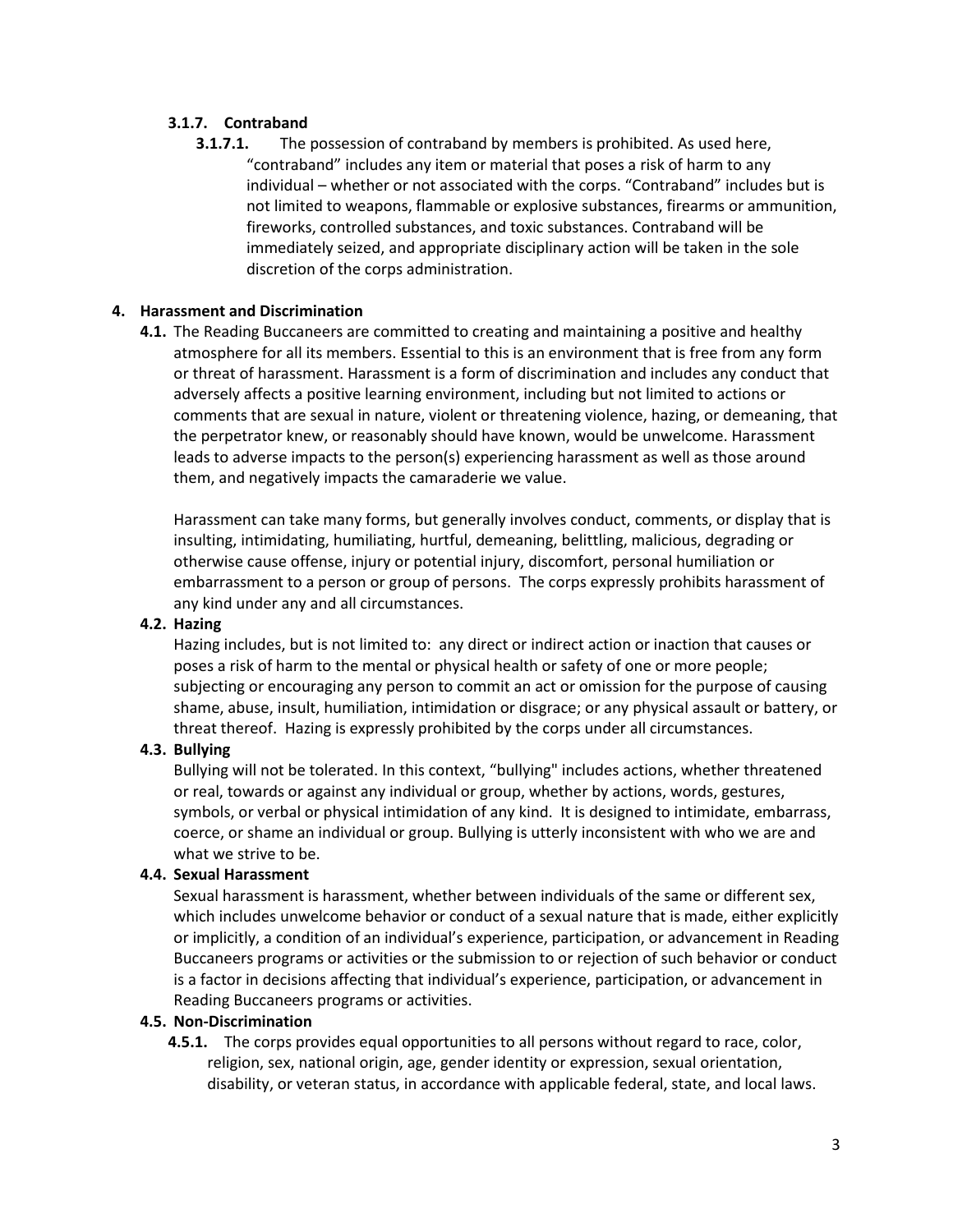This policy applies with respect to all terms and conditions of membership or employment, including hiring, compensation and termination.

The corps seeks to create an atmosphere free of discrimination and harassment in any and all forms. To this end, the corps expressly prohibits any form of unlawful harassment based on race, color, religion, sex, national origin, age, gender identity or expression, sexual orientation, disability, or veteran status. All members are responsible for assuring that the corps' workplaces are free from harassment or discrimination of all kinds. Improper interference with the ability of the corps' Staff to perform their expected job duties in a healthy and safe environment cannot be tolerated and may be considered grounds for immediate termination of your relationship with the corps.

#### **4.6. Policy**

- **4.6.1.** All Members are responsible for participating in and assist with creating and maintaining an environment within the Reading Buccaneers that is free from all forms of prohibited discrimination, including harassment and retaliation.
- **4.6.2.** All Members shall cooperate with any investigation of allegations of violations of this policy. Providing false or misleading information or failure to cooperate may result in disciplinary action up to and including dismissal from the Reading Buccaneers.
- **4.6.3.** Anyone who believes that he or she has been subjected to discrimination, harassment, or retaliation in violation of this policy, or who believes that this policy has been violated, should report the matter immediately to the Reading Buccaneers Administration**.** Failure to report or supervisory inaction may be cause for disciplinary action up to and including dismissal from the Reading Buccaneers.
- **4.6.4.** All Members who receive reports of discrimination, harassment or retaliation shall maintain the confidentiality of the information that they receive except where disclosure is required by law or is necessary to facilitate legitimate Reading Buccaneers processes, including reporting, investigation, and resolution of allegations.
- **4.6.5.** Violations of this policy may result in disciplinary action, up to and including dismissal from the Reading Buccaneers. Violations of this policy by persons who are not members of the Reading Buccaneers may be subject to appropriate legal action as provided for under law.
- **4.6.6.** An individual's filing of a complaint or charge with any outside agency or entity will not affect any Reading Buccaneers investigation concerning the same or similar events.

#### **4.7. Retaliation**

- **4.7.1.** Retaliation occurs when an adverse action is taken against an individual for engaging in protected activity. Protected activity consists of:
	- **4.7.1.1.** Opposing conduct reasonably believed to constitute discrimination, including harassment, that violates an employment discrimination statute; or
	- **4.7.1.2.** Filing a complaint about such practice; or
	- **4.7.1.3.** Seeking an accommodation under this policy; or
	- **4.7.1.4.** Testifying, assisting, or participating in any manner in an investigation or other proceeding related to a discrimination complaint.
	- **4.7.1.5.** Adverse actions that are reasonably likely to deter a complaining individual or others from engaging in protected activity are prohibited.
	- **4.7.1.6.** Allegation(s) of a violation of this policy that is/are made to any staff or administrator of the Reading Buccaneers.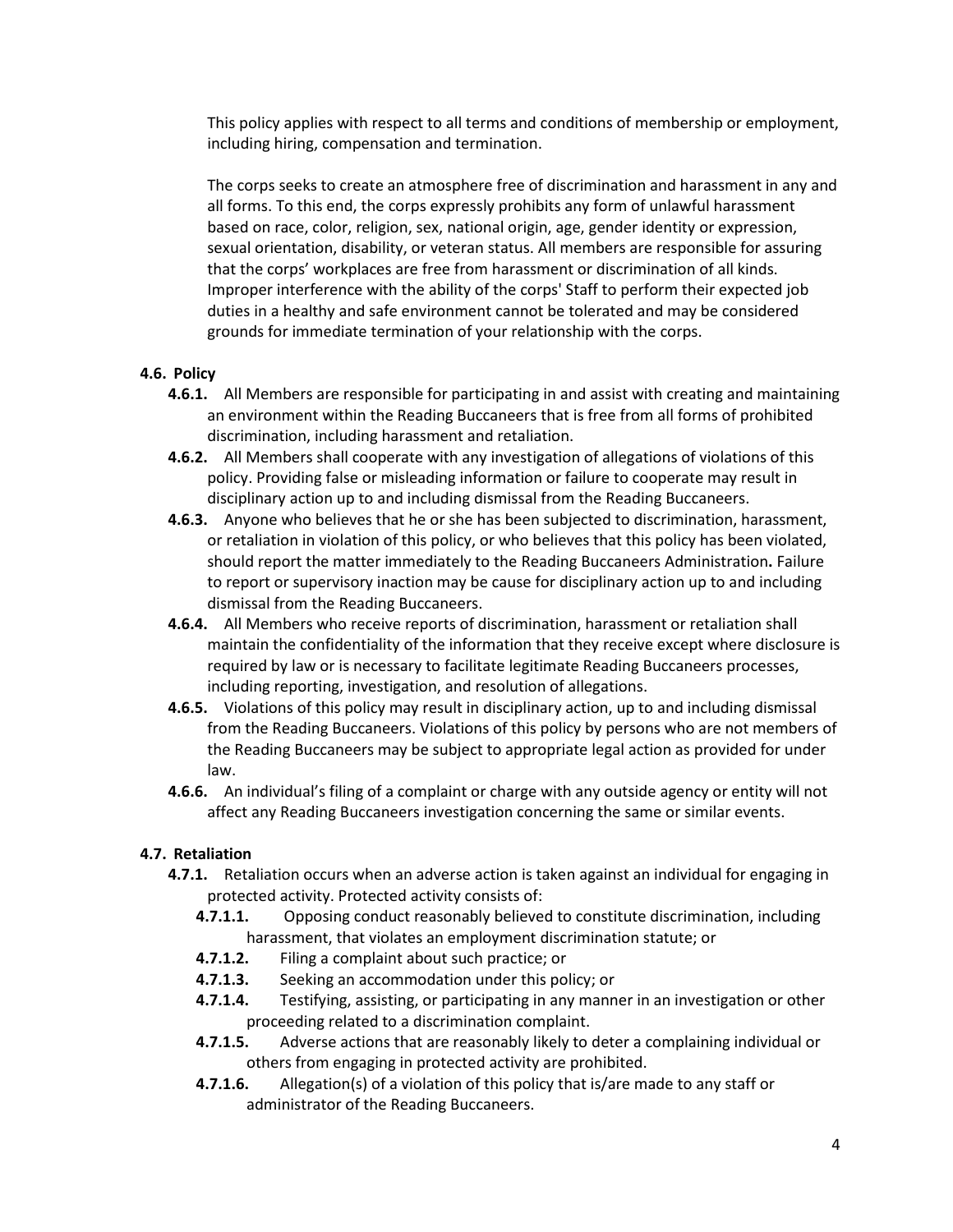#### 5. **Violence During Corps Activities**

- 5.1. Any act of intimidation including menacing and harassing behaviors, threat of violence, and acts of violence committed against any person is prohibited.
- 5.2. All weapons, explosives, and fireworks, are prohibited on all land, buildings and equipment that is owned, leased, rented or under the control of the Reading Buccaneers or its affiliated or related entities, in all residential facilities (whether managed by the Reading Buccaneers or another entity), in all Reading Buccaneers vehicles and or vehicles rented by the Reading Buccaneers, and at all Reading Buccaneers or Reading Buccaneers affiliate-sponsored events and activities.
- 5.3. Any person experiencing or observing imminent violence in the workplace should call the local Police Department at 911.
- 5.4. All incidents and allegations of violent or threatening conduct by Reading Buccaneers members (whether on-site, at an event or off-site) must be reported to the local Police Department, and the Reading Buccaneers Administration immediately. If either person determines that the behavior poses or has posed a serious threat to personal safety or to the welfare of the Reading Buccaneers organization or its members, the individual will not be permitted to return to any Reading Buccaneers buildings, properties, competitions, or events until an appropriate threat assessment has been completed and, if necessary, conditions for return are imposed. Reading Buccaneers Administration and local Police Department and other appropriate offices will coordinate the assessment in light of the relevant circumstances.
- 5.5. Members must notify the Reading Buccaneers Administration of any restraining orders against any individuals who may interact or attempt to interact with Reading Buccaneers members. This may include members of the Reading Buccaneers.
- 5.6. Members found to be in violation of this policy shall be subject to disciplinary action up to and including termination. Any employee who intentionally brings false charges will be subject to disciplinary action up to and including termination.

#### **6. No Retaliation – Whistleblower Policy**

- 6.1. Retaliation against any member, parent, volunteer, consultant, contractor, or supporter of the corps who raises concerns regarding potential violation of the law or of the corps' standards of conduct is prohibited. Retaliation against any individual for the good faith reporting of real or potential compliance and policy violations is cause for immediate and appropriate actions, up to and including summary dismissal from the corps in its sole discretion.
- 6.2. No member, parent, volunteer, consultant, contractor, or supporter of the corps, shall discharge, demote, suspend, threaten, harass, or in any other manner knowingly and intentionally discriminate against any individual in the terms and conditions of their relationship with the corps because of any act done by the individual.
	- To provide information, cause information to be provided, or otherwise assist in an investigation regarding any conduct which the reporter reasonably believes constitutes a violation of state or federal law applicable to the corps or the corps' policies and procedures, when the information or assistance is provided to, or the investigation is conducted by:
		- Any state or federal regulatory or law enforcement agency
		- any lawfully constituted investigative body; or
		- a person with supervisory authority over the individual or such other person working for the corps who has the authority to investigate, discover, or discipline misconduct; or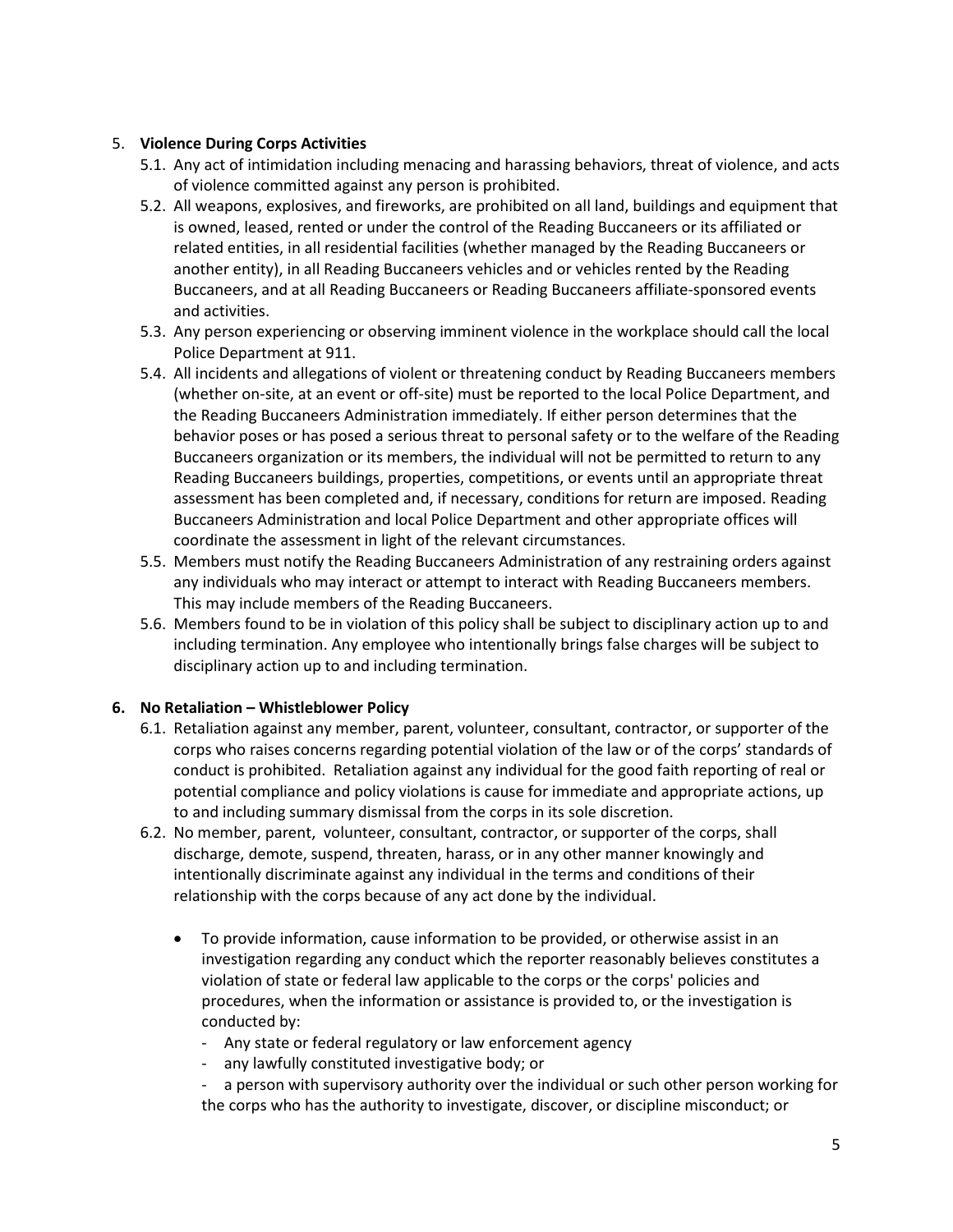- To file, cause to be filed, testify, participate in, or otherwise assist in a proceeding filed or about to be filed relating to an alleged violation of state or federal law applicable to the corps.
- 6.3. Reports of real or potential violations of law or violations of the policies and procedures of the Reading Buccaneers shall be reported to the Reading Buccaneers Administration, who shall take immediate action as deemed necessary and appropriate in their sole discretion to protect the health and welfare of the members and all individuals associated with the Reading Buccaneers, up to and including reporting of the incident to appropriate law enforcement authorities.

#### **7. Staff Specific Policy**

#### **7.1. Responsibilities**

- 7.1.1.The Reading Buccaneers takes great pride in the high quality of its Staff. Being a Staff member of the Reading Buccaneers is a privilege, not a right. The quality of the programs and the safety of members call for exemplary adult leaders. The Reading Buccaneers works diligently to recruit the best possible employees and volunteers
- 7.1.2.The Reading Buccaneers screen all individuals who successfully meet the requirements for Staff.
- 7.1.3.Applications for initial and continuing employment are strictly scrutinized, including all necessary and appropriate background checks, before an applicant is allowed to work for the Reading Buccaneers.

#### **7.2. Conduct With Members**

7.2.1.In order to provide guidance to Reading Buccaneers Staff regarding appropriate conduct and interaction with members, Reading Buccaneers has adopted the following policies. These policies have been adopted in order to ensure the safety and security of all members within the organization. In addition, the policies are designed to provide protection for staff from any improprieties and /or accusations that may occur.

#### **7.2.2. One on One Interaction**

- 7.2.2.1. One-on-one interactions are strongly discouraged between staff and members but are permitted in situations that require personal attention, such as individual feedback and/or instruction.
- 7.2.2.2. One-on-One interaction is to be conducted in plain view of other adults and/or members.
- 7.2.2.3. Should a situation require direct one-on-one interaction (such as a single staff member driving a sole member to camp), such interaction should only be permitted with the clear and direct approval of the member (if over 18) or the member's legal parent or guardian (if under 18).
- 7.2.2.4. Regardless of the situation, these instances should be avoided and occur where rare and exceptional circumstances have occurred.

#### **7.2.3. Social Gatherings with Members**

7.2.3.1. Any staff participating in social gatherings which include current members must recognize that such a function will be considered an official gathering of the Reading Buccaneers. All Reading Buccaneers rules and policies will therefore be in effect at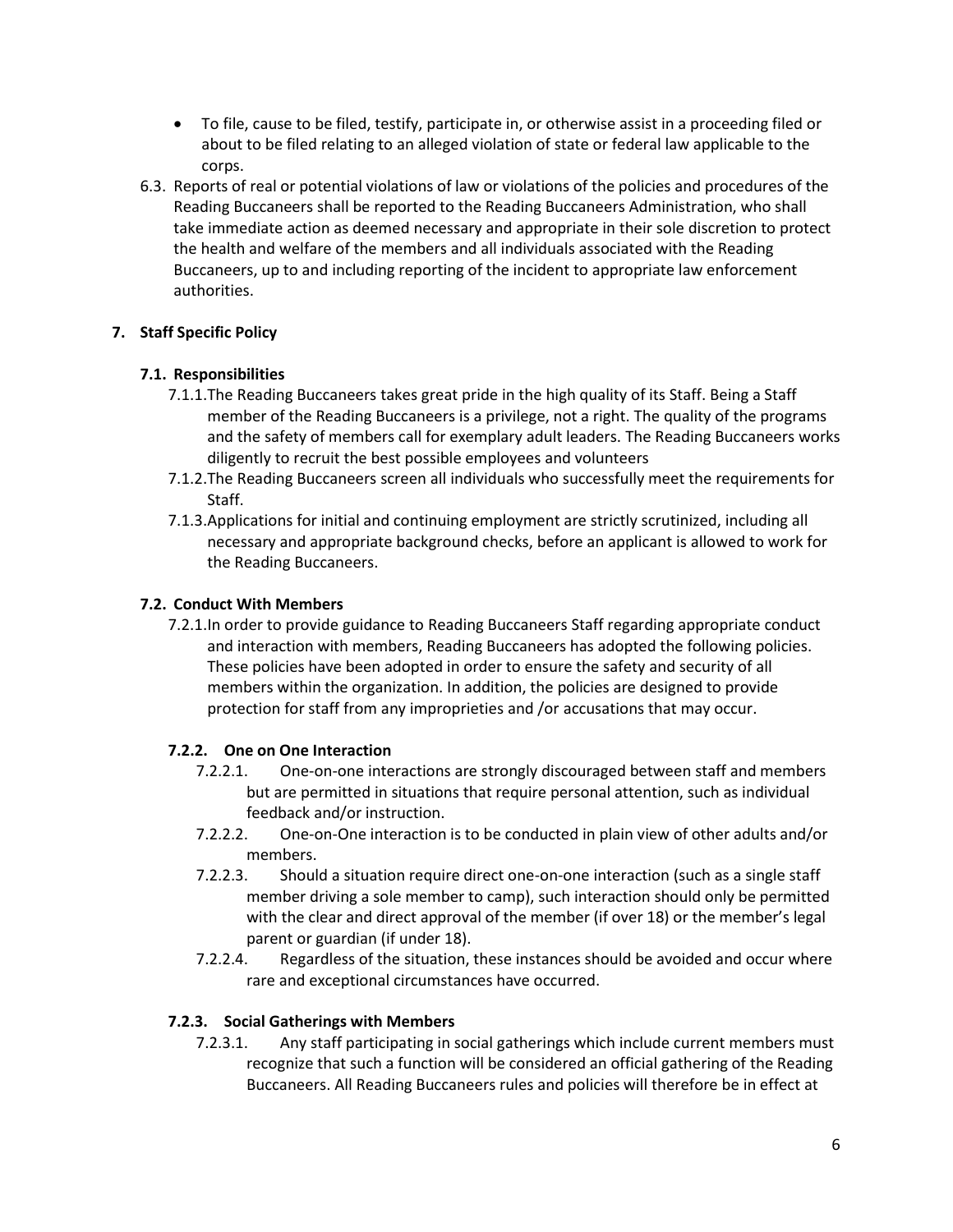such a gathering, and staff behavior must conform to all policies and procedures stated here in.

#### **7.2.4. Social Media**

7.2.4.1. Social media is an important tool to enable efficient communications of corps activities between staff, administration, and performing members. Staff communication with members will be channeled through corps specific social media channels. Staff are prohibited from requesting and/or soliciting Members who are minors to include them in their personal social media networks.

#### **7.2.5. Accommodations**

- 7.2.5.1. General Expectations Staff are required to respect the individual privacy of all members in all situations and at all times including overnight accommodations, restroom usage, changing clothes, and showering.
- 7.2.5.2. When Reading Buccaneers activities require an overnight stay(s), Staff are required to sleep in rooms separated from Members. The Reading Buccaneers administration will review special circumstances involving existing member/staff relationships, e.g. romantic couples, parent/child, etc.
- 7.2.5.3. It is the expectation that members will be provided with separate restroom and shower facilities.
- 7.2.5.4. In the event that separate accommodations are not available, separate times will be scheduled (i.e. turns) for member usage of the restroom, shower, etc.
- 7.2.5.5. Overnight stays require that adult supervision (both male and female staff, 21 years of age or older) be present. One of the adults serving in this capacity must be familiar with current Reading Buccaneers Policies.

#### **7.3. Constructive Discipline**

7.3.1.Discipline used in the Reading Buccaneers shall be constructive and reflect high values inherent within the organization. Senior management shall be responsible for the implementation of any disciplinary action, up to and including dismissal from the organization.

#### **7.4. Training and Supervision of Staff**

7.4.1.Reading Buccaneers Administration will observe, monitor and provide guidance regarding the leadership and instruction techniques used by Staff. It is the expectation that Staff provide guidance and instruction in a professional manner that demonstrates respect and confidence in the individual member's abilities. Professional behavior is critical at all times and serves as a role model for expected behaviors of Reading Buccaneers Members and Staff.

#### **7.5. Abuse of Power and Authority**

7.5.1.Staff has the authority to set member schedules, status within their section and ultimately decide Member continued participation in the program. Because Staff has authority over many Member decisions, the potential for abuse exists. Inappropriate use of power and authority to benefit an individual or group of Staff members is strictly prohibited. Intimidation, harassment, sexual harassment, retaliation, and any other forms of abuse are strictly prohibited.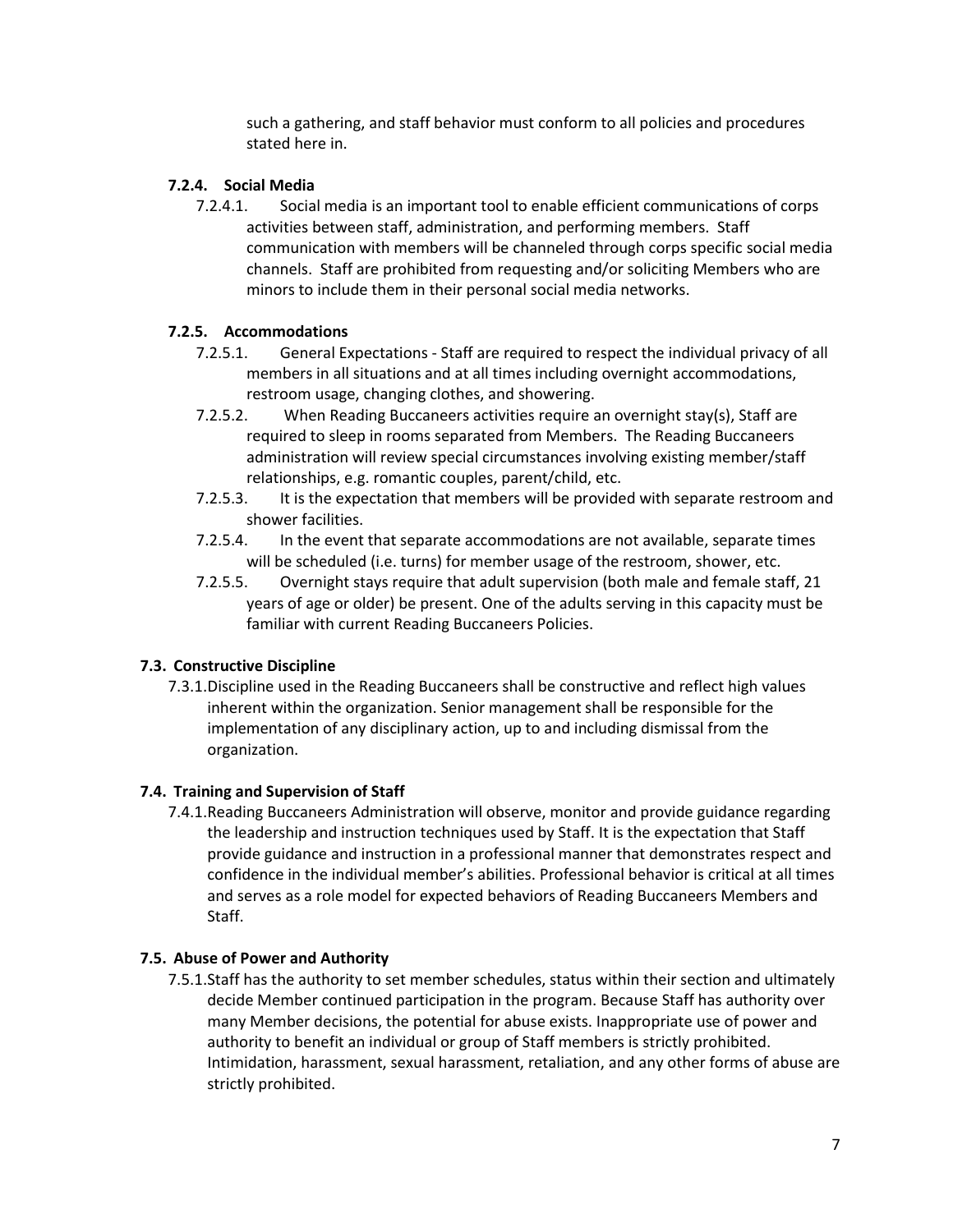- 7.5.2. Reading Buccaneers Administration is responsible for monitoring and supervising staff behavior and ensuring member safety.
- 7.5.3.In the event of an allegation or suspicion of abuse as defined by this policy, Staff members will be removed from their responsibilities pending an investigation.
- 7.5.4.Conducting an investigation does not preclude the Reading Buccaneers from its responsibility to notify local authorities regarding any allegations or suspected allegations of abuse.

#### **7.6. Professional Boundaries**

- 7.6.1.Staff are to maintain and exhibit professional boundaries between themselves and Members.
- 7.6.2.Staff are expected to have professional relationships with members at all times.
- 7.6.3.Staff are expected to not show any form of favoritism toward any member of Reading Buccaneers.

#### **7.7. Staff and Member Relations**

- 7.7.1.It is the policy of the corps to prohibit any inappropriate interaction between any Staff and Members when either person is a minor (for the sake of this policy defined as someone of 18 years of age or younger). In this case, there should not even be the appearance of inappropriate actions.
- 7.7.2.Staff and Members should be aware of unintentionally or inadvertently invading the privacy of other individuals with video, picture and audio recording devices. The use of any device capable of recording or transmitting visual images in or near showers, locker rooms, restrooms, or other areas where privacy is expected is expressly prohibited.
- 7.7.3.All Staff persons must immediately report to local authorities any good-faith suspicion or belief that any Member is or has been physically or sexually abused, physically or emotionally neglected, exposed to any form of violence or threat, exposed to any form of sexual exploitation including the possession, manufacture, or distribution of child pornography, online solicitation, enticement, or showing of obscene material. This is a non-delegable duty that cannot be delegated or passed along to any other person.
- 7.7.4.Staff shall immediately report any such good-faith suspicion or belief, as well as any other violation of any policy of the corps to the Director, Assistant Director or any member of the Executive Committee.
- 7.7.5.Any violation of this policy will be a ground for immediate and summary disciplinary action by the corps in its sole and absolute discretion and may include immediate and summary dismissal from the corps.

#### **8. Background Checks**

- 8.1. Administration, staff, and volunteers must provide criminal background checks (at their expense) to comply with the guidelines set forth by the Commonwealth of Pennsylvania. These checks include: Act 34 clearance, and Act 151 clearance or background clearances through backgroundchecks.com.
- 8.2. Clearances must be no more than three years old and cannot expire during the competitive season.
- 8.3. Individual relationship with the corps will be determined after the criminal record check is completed, reviewed and your association with the corps approved.
- 8.4. The Release and the results of any background check will be kept strictly confidential by the corps.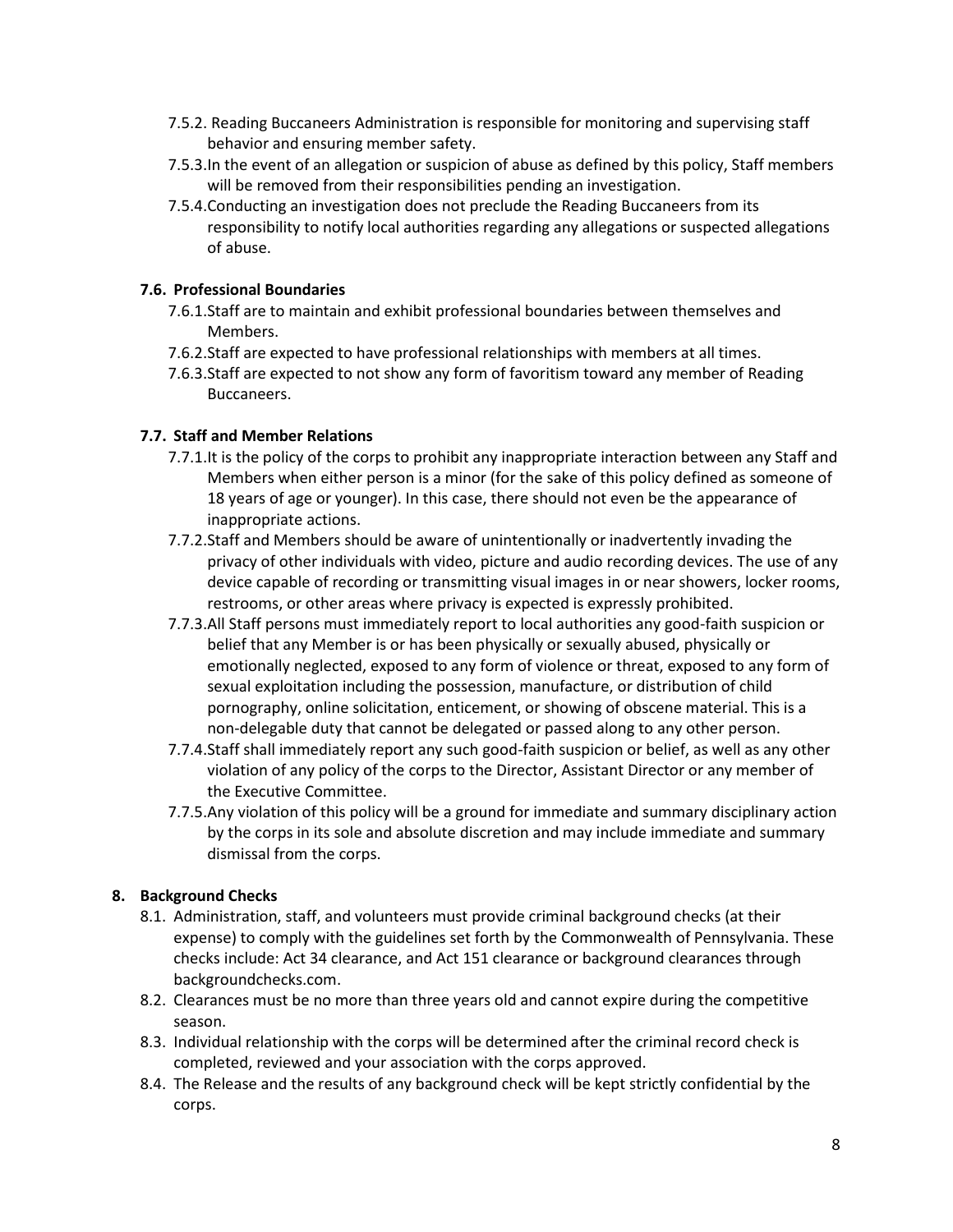#### **9. Duty to Report Violations**

- 9.1. It is the affirmative obligation of all members to immediately report in good faith any violation of the law or of the policies of the corps to the Director, Assistant Director, or any member of the Executive Committee. Should circumstances prevent such immediate reporting, any violation shall be reported as soon as reasonably possible.
- 9.2. Upon receiving any such report, appropriate action shall be taken to protect the health, welfare and rights of the reporting parties, supervisors, witnesses, and any other individuals involved. The nature of the complaint, the identity of the reporting party, and any other individuals involved shall be kept confidential until the matter is reviewed by the Executive Committee.
- 9.3. The corps shall take any and all measures appropriate to investigate any violation of law or of the policies of the corps, including conducting interviews of the individuals involved and witnesses to any reported prohibited conduct, and review of written and electronic communications tendered for review. Should a complaint be substantiated, disciplinary action in the sole and absolute discretion of the Executive Committee shall be taken, up to and including termination of the individual's relationship with the corps and reporting the incident to appropriate law enforcement officials.
- 9.4. False reporting will not be tolerated. Should it be determined after appropriate investigation that an allegation was brought based upon revenge, anger, dislike or any other improper motive, the individual or individuals making the false report will be subject to immediate disciplinary action in the sole discretion of the Executive Committee.

#### **10. Concussion Protocol**

10.1. Introduction

A concussion is a type of traumatic brain injury that impairs normal function of the brain. It occurs when the brain moves within the skull as a result of a blow to the head or body. What may appear to be only a mild jolt or blow to the head or body can result in a concussion.

The understanding of sports-related concussion continues to evolve. We now know that young athletes are particularly vulnerable to the effects of a concussion. Once considered little more than a "ding" on the head, it is now understood that a concussion has the potential to result in a variety of short- or long-term changes in brain function or, rarely, death.

#### **10.2. Recognition and Management**

- 10.2.1. If a member exhibits any signs, symptoms or behaviors of a concussion, the member will be removed from all activity and closely observed. Sustaining another head injury after a concussion can lead to worsening concussion symptoms, increased risk for further injury and, rarely, death.
- 10.2.2. Members are not expected to "diagnose" a concussion. That is the role of an appropriate health-care professional. However, everyone should be aware of the signs, symptoms and behaviors associated with a concussion.

#### **10.2.3. Observed Symptoms (\*\* Red Flags)**

- 10.2.3.1. \*\* Loss of consciousness
- 10.2.3.2. \*\* Seizure
- 10.2.3.3. \*\* Increasing Sleepiness
- 10.2.3.4. \*\* Worsening headache
- 10.2.3.5. \*\* Persistent vomiting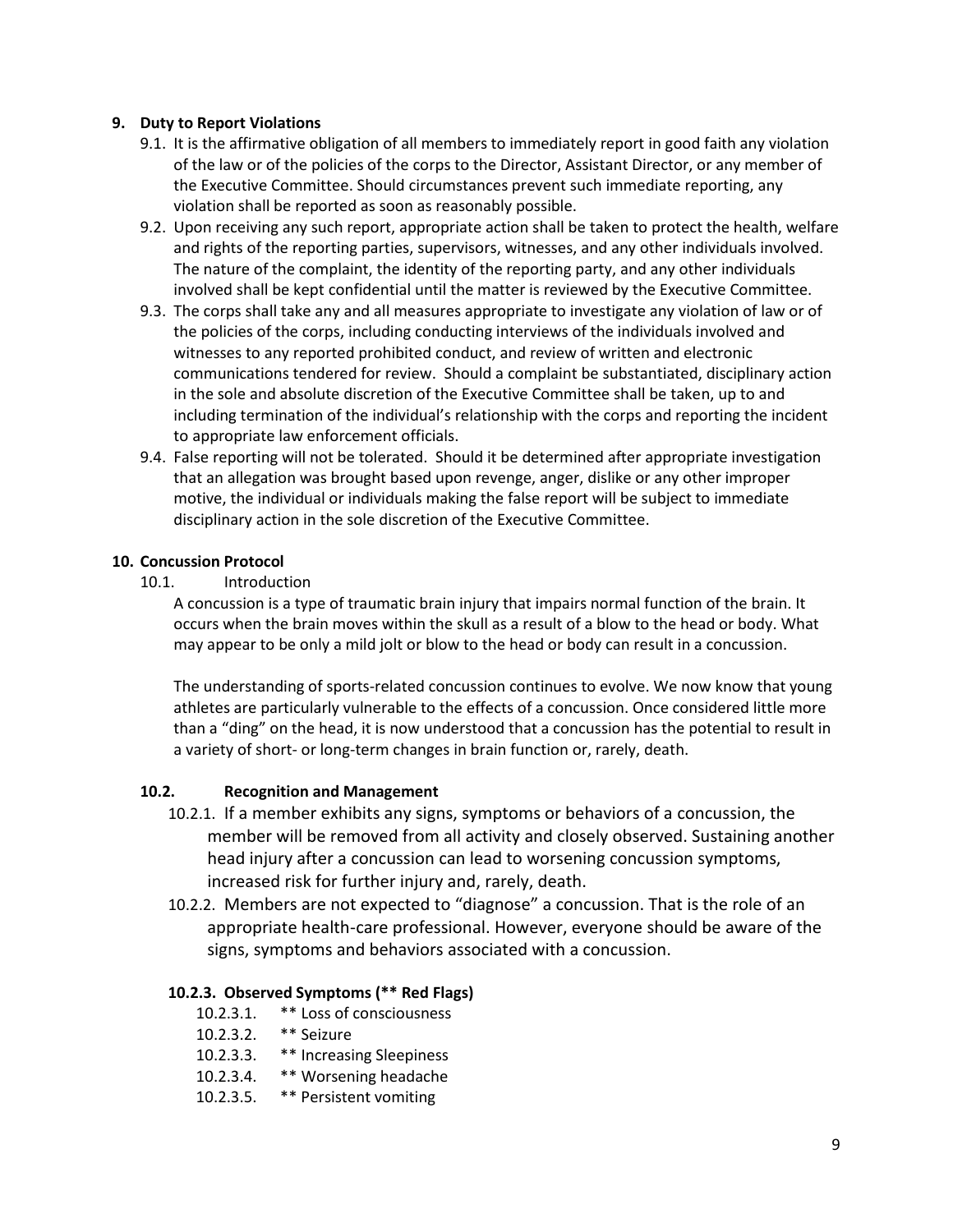- 10.2.3.6. Dazed or stunned appearance
- 10.2.3.7. Confusion about assignments
- 10.2.3.8. Forgetful, for example, doesn't follow instructions
- 10.2.3.9. Clumsy movements
- 10.2.3.10. Slow response to questions
- 10.2.3.11. Mood, behavior, or personality changes
- 10.2.3.12. Inability to recall events prior to or after a hit or fall

#### **10.2.4. Reported Symptoms by members**

- 10.2.4.1. Headaches, or "pressure" in the head
- 10.2.4.2. Nausea or vomiting
- 10.2.4.3. Dizziness, or balance problems
- 10.2.4.4. Double or blurry vision
- 10.2.4.5. Sensitivity to light and/or noise
- 10.2.4.6. Feeling sluggish, hazy, foggy, or groggy
- 10.2.4.7. Concentration or memory problems
- 10.2.4.8. Confusion
- 10.2.4.9. Emotions of "not feeling right" or "feeling down"

#### **10.3. When in doubt, sit them out**

- 10.3.1. Members suspected of having a concussion shall be immediately removed from all activities and kept out for the duration of the day of the injury.
- 10.3.2. Ensure the member's parent/guardian is contacted and member is evaluated by an appropriate health-care professional. Red Flag symptoms should be evaluated immediately by Emergency Medical Personnel.
- 10.3.3. The signs, symptoms and behaviors associated with a concussion are not always apparent immediately after a bump, blow or jolt to the head or body and may develop over a few hours or longer. A member should be closely watched following a suspected concussion and should never be left alone.
- 10.3.4. Members should never try to "tough out" a concussion. Members should never encourage another to "play through" the symptoms of a concussion. In addition, there should never be an attribution of bravery or courage to members who play despite having concussion signs and/or symptoms.

#### **10.4. Return to activity**

10.4.1. After suffering a concussion, no member should return to activities on that same day. A member should never be allowed to resume activities following a concussion until symptom free and given the approval to resume physical activity by an appropriate healthcare professional. Once cleared to return to activities, the member should be slowly reintroduced to activities to allow the brain to re-adjust to activities.

#### **11. Pandemic Protocol**

### **11.1. COVID-19**

#### **11.1.1. Vaccination**

11.1.1.1. The Reading Buccaneers are committed to safeguarding the health and wellbeing of all of members and fans. As such, all Reading Buccaneers members must be fully vaccinated against COVID-19, as defined by the Centers for Disease Control (CDC) in their most current guidance. Should CDC guidance on vaccination against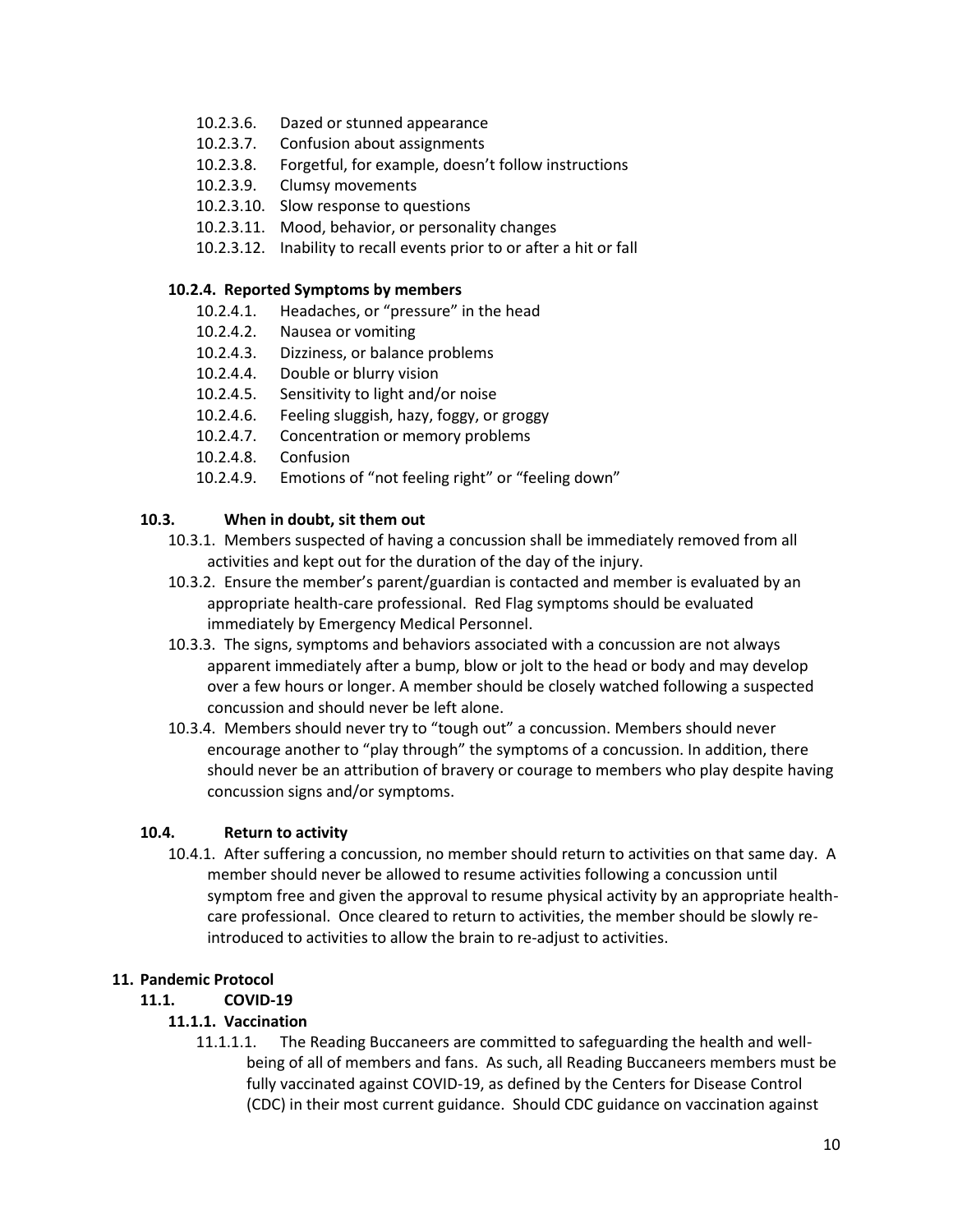COVID-19 be amended during the course of the season, the corps' Executive Committee will determine a timeline in which all members are expected to bring themselves back into compliance with CDC guidelines.

#### **11.1.2. Protective Measures**

11.1.2.1. The corps, informed by the most current recommendations of public health authorities, may require certain additional measures to reduce the spread of COVID-19. These may include, but are not limited to masking, social distancing, regular temperate check, bell covers, etc.

#### **11.1.3. Accommodations**

11.1.3.1. Facilities used to support corps activities will have the capabilities to support the adherence to COVID-19 specific CDC guidelines. This includes, but is not limited to rehearsal space, restrooms, eating areas, etc.

#### **11.1.4. Member Choice**

11.1.4.1. Members' choice to protect themselves above and beyond CDC guidelines will be respected and accommodated where possible.

#### **11.1.5. Close Contact and/or Exposure**

11.1.5.1. The Reading Buccaneers only operate on the weekends, presenting a larger potential for member exposer to COVID-19 outside corps activities. Members must report any potential exposure to COVID-19 to the Director or a member of the Executive Committee. The latest CDC guidance will be used to determine what testing and/or quarantine is required in order for the member to be permitted to return to corps activities.

#### **11.1.6. COVID Symptomatic Members**

- 11.1.6.1. Members experiencing any symptoms of COVID-19 outside of corps activities, mild or otherwise, should contact the Director or a member of the Executive Committee. Decisions on when the member may return to corps activities will be determined by the latest CDC guidelines.
- 11.1.6.2. Members showing initial symptoms of COVID-19 during corps activities, mild or otherwise, will immediately notify the Director, Executive Committee, or staff, and remove themselves from the vicinity of corps activities. The latest CDC guidance will be used to determine member status and whether corps activities are safe to continue.

#### **11.1.7. Testing**

11.1.7.1. COVID-19 testing is an individual responsibility. The Reading Buccaneers do not provide or administer COVID-19 tests.

#### **12. Lightning Protocol**

12.1. It is imperative that all personnel are aware of lightning hazards. In the event of lightning during a rehearsal or event, precautions must be taken to ensure the safety of members. The director, or any present executive committee member will be responsible for monitoring inclement weather.